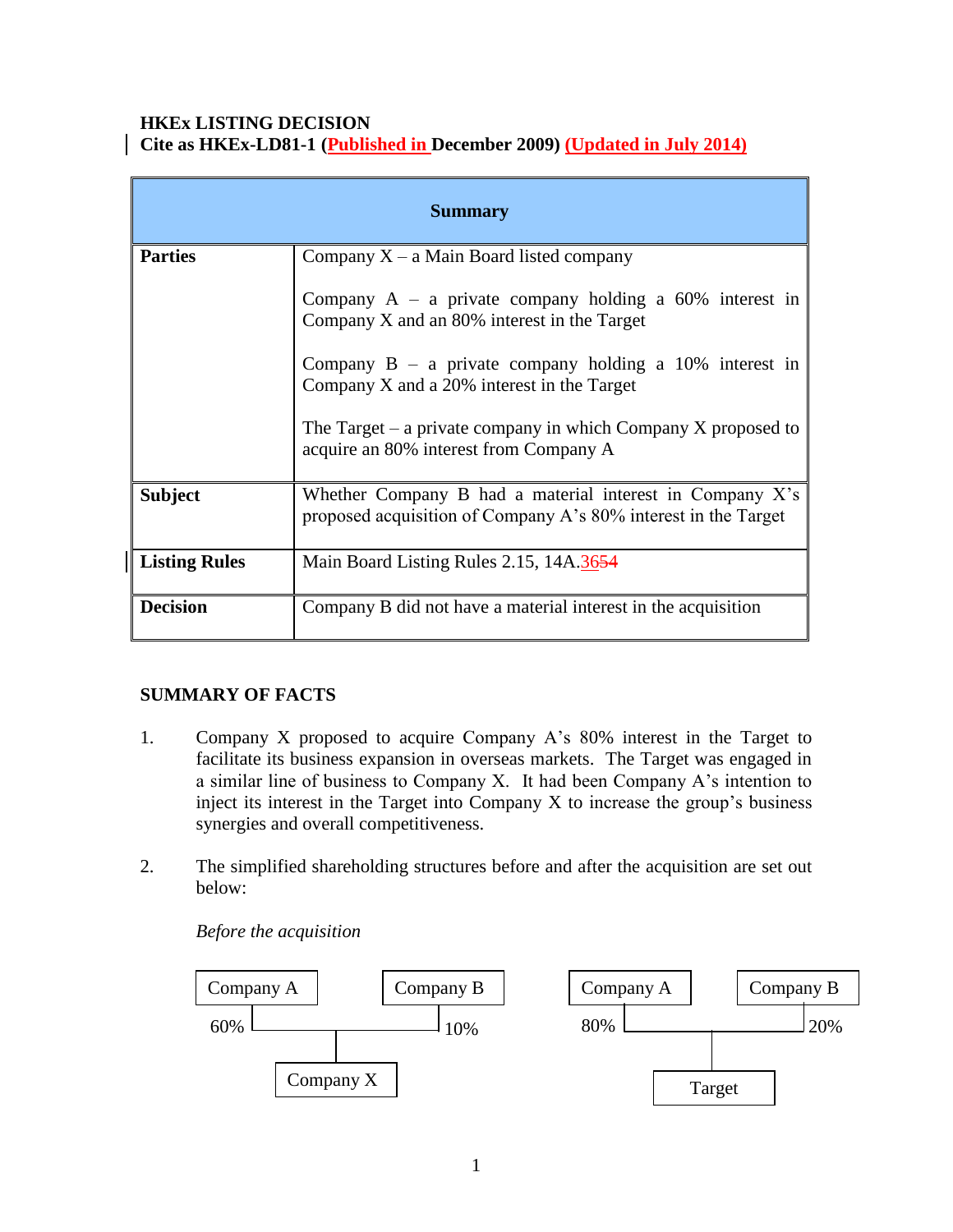

- 3. As Company A was the controlling shareholder of Company X, the acquisition was a connected transaction for Company X and was subject to approval by its independent shareholders. Company A would abstain from voting on the resolution to approve the acquisition.
- 4. Company B was a substantial shareholder of Company X. Company X submitted that it should not be required to abstain from voting because:
	- a. Company B was not a party to the acquisition.
	- b. Company B was not an associate of Company A. Company A and Company B were independent of each other.
	- c. Company X was a subsidiary of Company A. The Target's shareholder agreement between Company A and Company B already provided that Company A's transfer of its interest in the Target to Company X was permitted and no consent from Company B was required.
	- d. Company B's rights and obligations as a shareholder of the Target remained unchanged before and after the acquisition.
	- e. Despite Company B's interest in both the Target and Company X, any benefit that might accrue to Company X as a result of the acquisition would only be relevant to Company B as a shareholder of Company X. Company B's position did not differ from the position of Company X's other shareholders.

# **ISSUE**

5. Whether Company B had a material interest in Company X's proposed acquisition of Company A's 80% interest in the Target.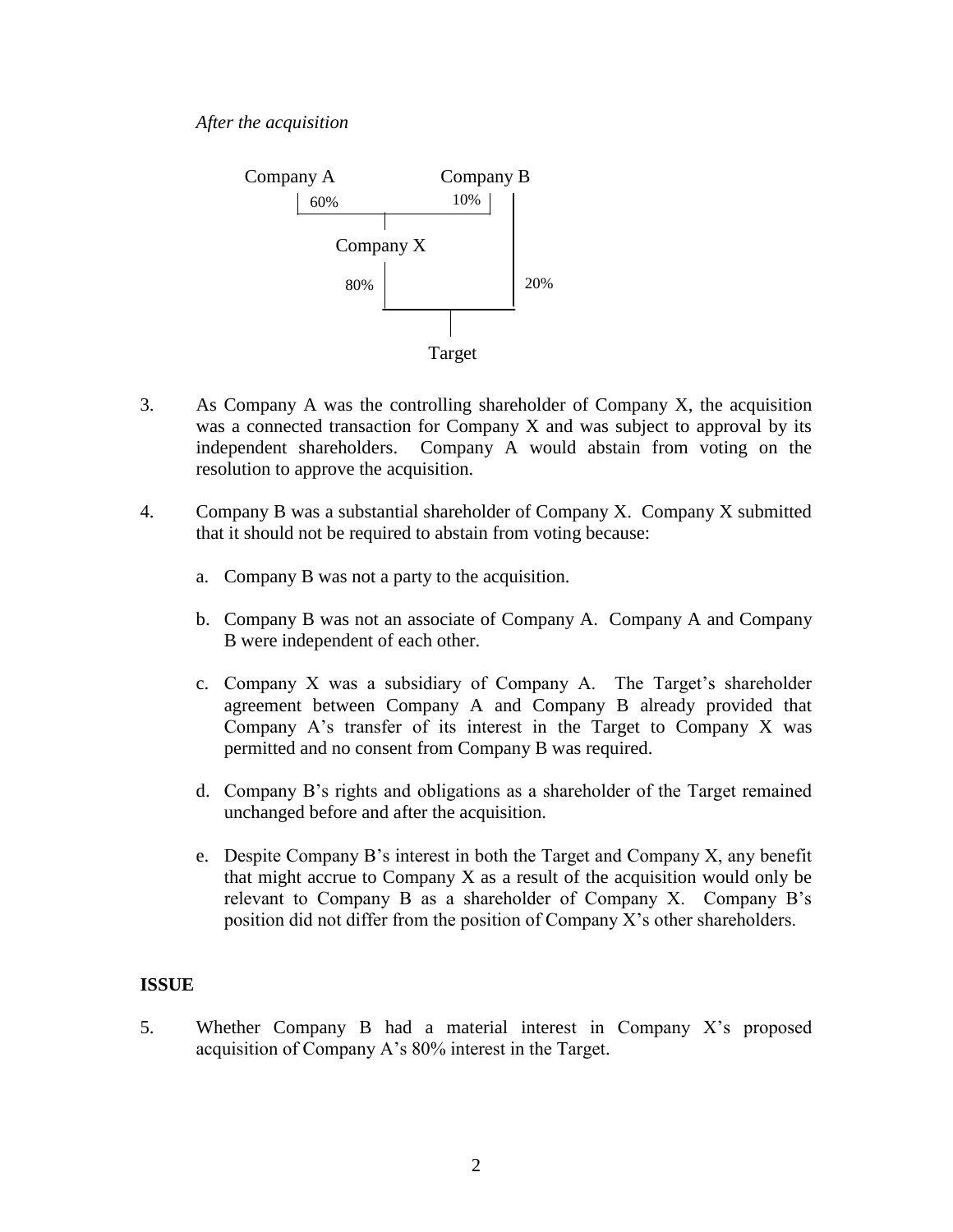#### **APPLICABLE LISTING RULES OR PRINCIPLES**

6. Rule 2.15 provides that:

Where a transaction or arrangement of an issuer is subject to shareholders' approval under the provisions of the Exchange Listing Rules, any shareholder that has a material interest in the transaction or arrangement shall abstain from voting on the resolution(s) approving the transaction or arrangement at the general meeting.

- *Note: For the avoidance of doubt, any provision in the Exchange Listing Rules requiring any other person to abstain from voting on a transaction or arrangement of an issuer which is subject to shareholders' approval shall be construed as being in addition to the requirement set out in rule 2.15.*
- 7. Rule 2.16 provides that:

For the purpose of determining whether a shareholder has a material interest, relevant factors include:

- (1) whether the shareholder is a party to the transaction or arrangement or an close associate (as defined in rule 1.01) of such a party; and
- (2) whether the transaction or arrangement confers upon the shareholder or his close associate a benefit (whether economic or otherwise) not available to the other shareholders of the issuer.

There is no benchmark for materiality of an interest nor may it necessarily be defined in monetary or financial terms. The materiality of an interest is to be determined on a case by case basis, having regard to all the particular circumstances of the transaction concerned.

*Note: The references to "close associate" shall be changed to "associate" where the transaction or arrangement is a connected transaction under Chapter 14A.*